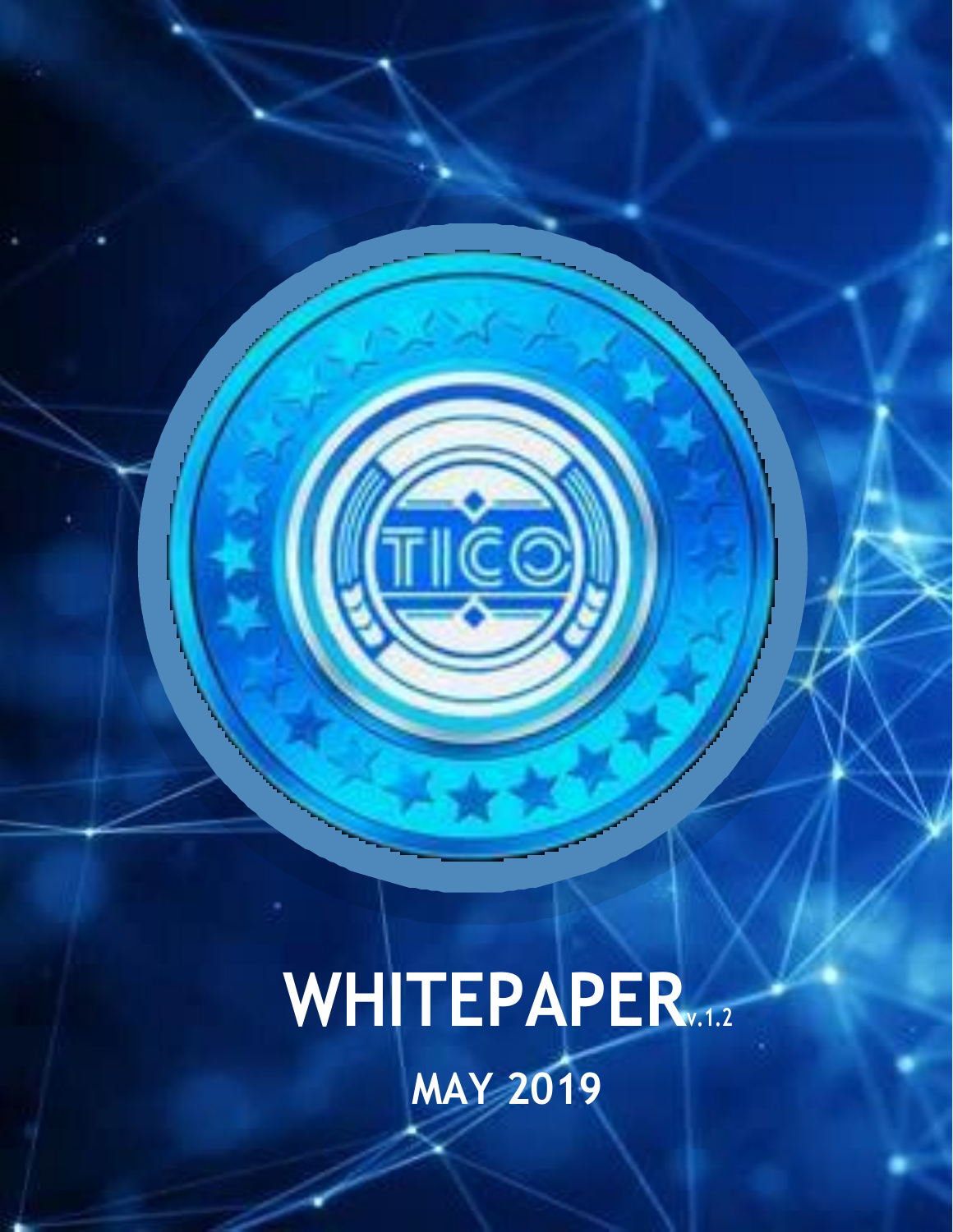# TABLE OF CONTENTS

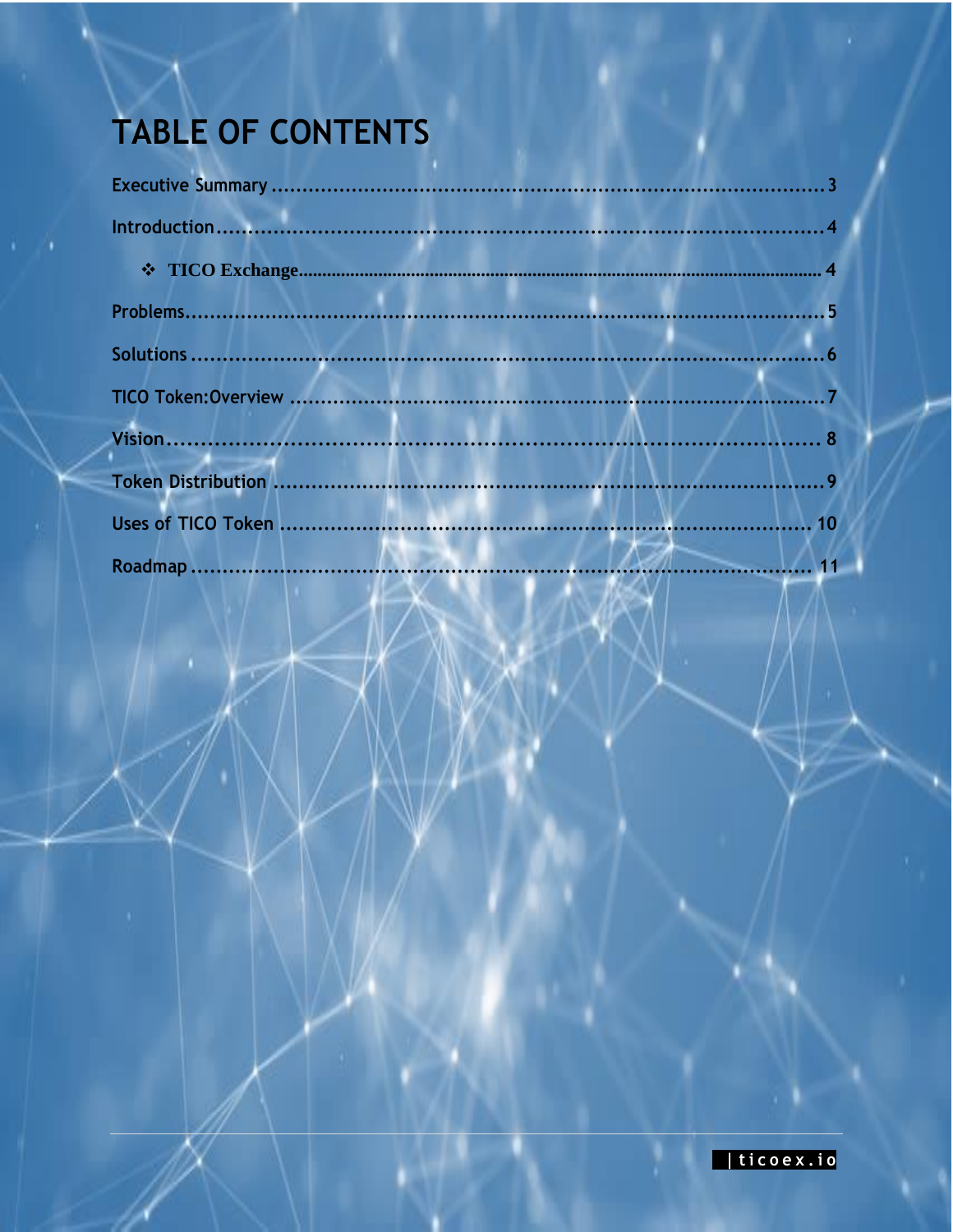# <span id="page-2-0"></span>**EXECUTIVE SUMMARY**

**This whitepaper abstractly describes a system designed to solve many cryptocurrency exchanges problems to give traders best trading experience. TICO Exchange Project is a proposed system that uses the blockchain technology and leverages smart contract techniques using Ethereum's core innovation including security and immutability. TICOEXCHANGE seeks to implement smart contracts that can reduce the friction involved with many exchanges difficulties**.

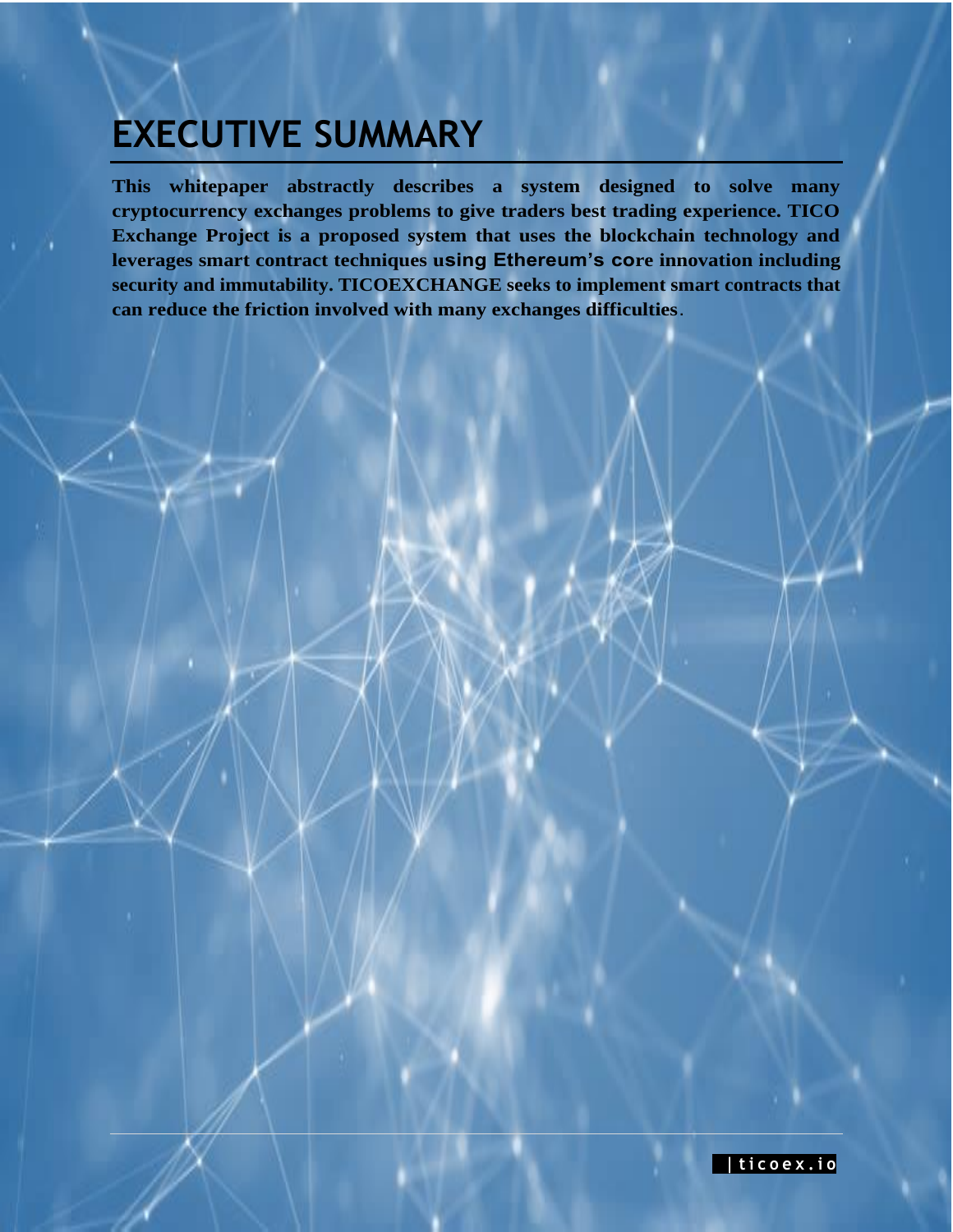# <span id="page-3-0"></span>**INTRODUCTION**

#### **TICO EXCHANGE**

**TICO exchange is a decentralized bitcoin and altcoin exchange, aim to be the most safe exchange website and comfortable mobile decentralized exchange application for daily use that meet the needs of traders and investors anytime,** . **anywhere. TICOEXCHANGE is a safe trading exchange, low withdrawal fees, instant withdrawal and excellet fast response from the support. TICOEXCHANGE supportsfiats USD, NGN, EUR and many cryptocurrencies: TICO, BTC, ETH, LTC, DOGE, Bitcoin forks, Ethereum tokens, Iconomi tokens and WAVES.**

**TICO exchange is created to solve many investors and cryptocurrency traders problems in cryptocurrency trading, there are many problems associated with many of these exchanges, problems like blocking users account, slow or no response from support, too much maintenance of the exchange which affects many traders, so this project is made to create great trading experience for traders, theproblems and the solutions has been highlighted below**

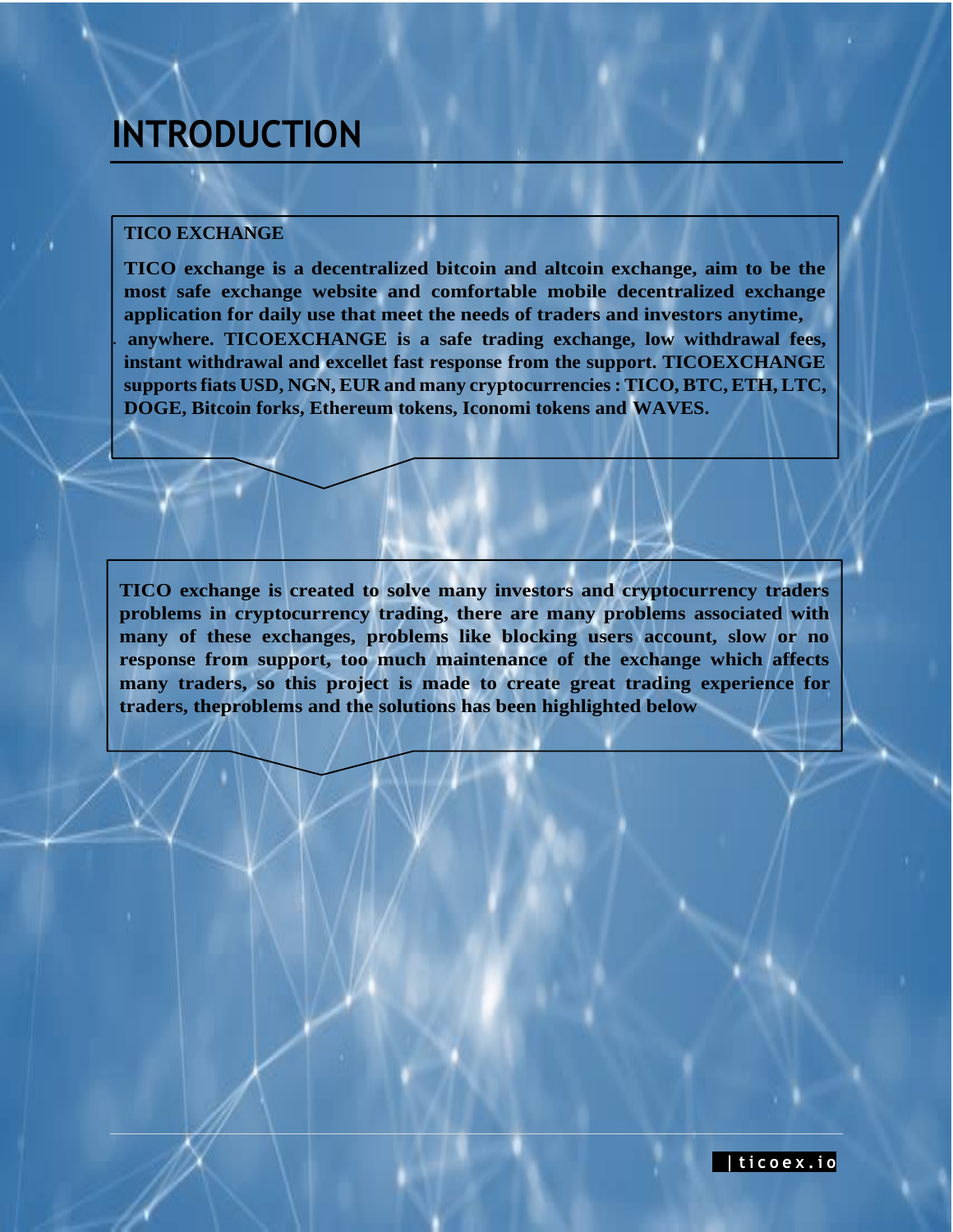# <span id="page-4-0"></span>**PROBLEMS**

**Other bitcoin exchanges has some problems like, slow or no support from the exchange, high withdrawal fee, unawareness of blocking of user account, slow withdrawals. We are going to solve these problem in this new exchange**.

#### **Slow response**

**When a user send a ticket to the support it takes weeks to get response from the support, which affects the user in many ways.**

**High withdrawal fee Most of these cryptocurrency exchange charge withdrawal fee of 0.001BTC**

#### **Blocking of users account**

**Exchanges block users account without warning the user, or for no reason which leads to lost of funds.**

#### **Slow withdrawal**

**When a user request for withdrawal, sometimes it takes more than 24 hours to process the withdrawal, sometimes it doesn't withdraw and user will not be able to cancel the request.**

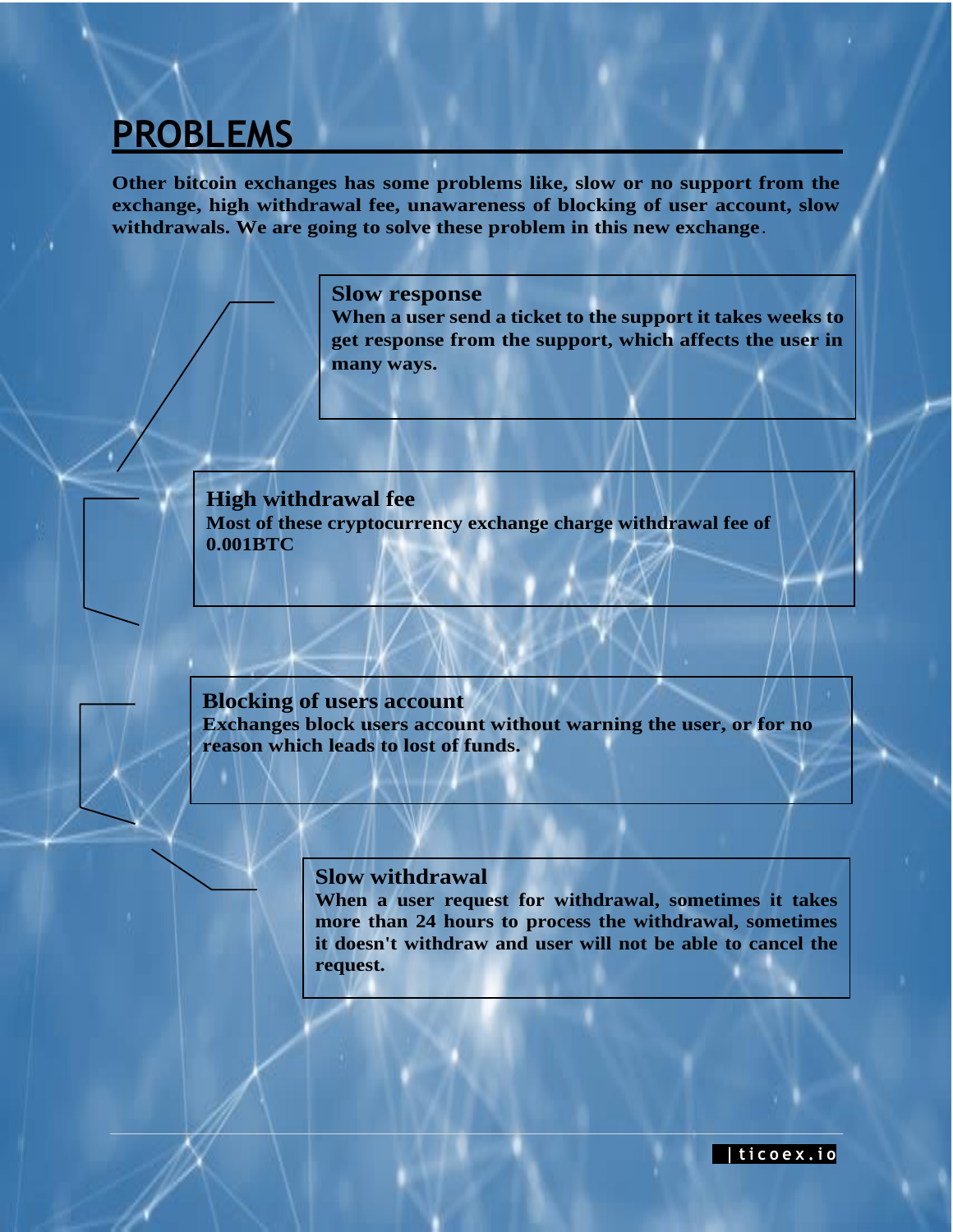# <span id="page-5-0"></span>**SOLUTIONS**

#### **Fast response**

**Our users will get fast response from our support, maximum response is within 24 hours, which we will be having two type of support contacts (paid and free contacts).**

**1)** *Paid support contact***- This usually takes between 0min - 3hrs maximum for support to respond to users.**

**2)** *Free support contact***- This usually takes between 12hrs - 30hrs maximum for support to respond to users**

**Low withdrawal fee We will charge \$0.50 for all our withdrawal fee from users.**

**Blocking of users account Wewill nottamper with users account, users account are safe with us.**

#### **Immediate withdrawal Withdrawals will be processed immediately, maximum delay time 10mins-1 hour.**

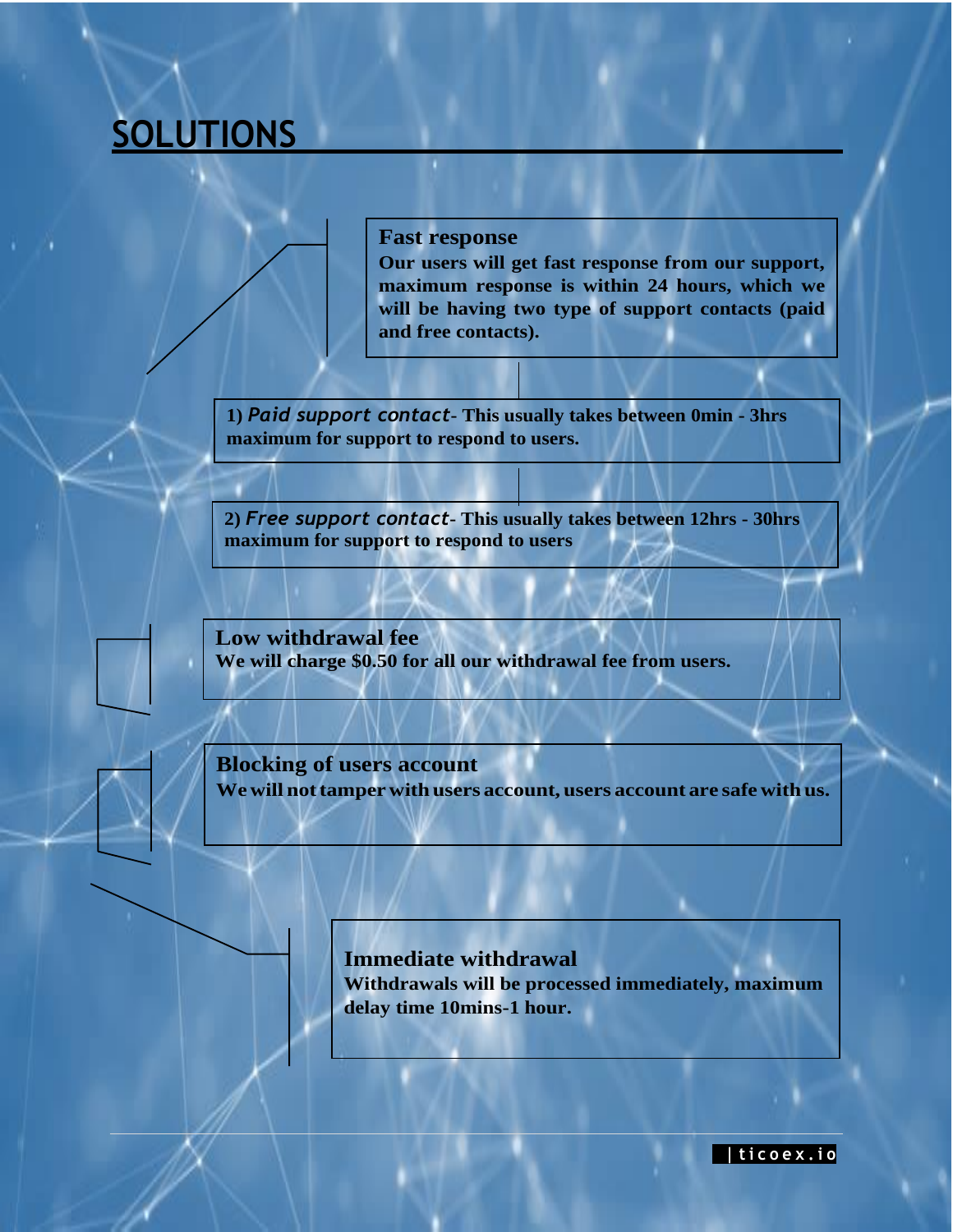# <span id="page-6-0"></span>**TICO TOKEN : OVERVIEW**

**NAME: TOPINVESTMENTCOIN SYMBOL: TICO TOTAL SUPPLY: 170,000,000 TICO PLATFORM: Ethereum STANDARD: ERC20 CONTRACT ADDRESS: 0x7f4b2a690605a7cbb66f7aa6885ebd906a5e2e9e**

### <span id="page-6-1"></span>**TOKEN DISTRIBUTION**



### **TICO DISTRIBUTIONs**

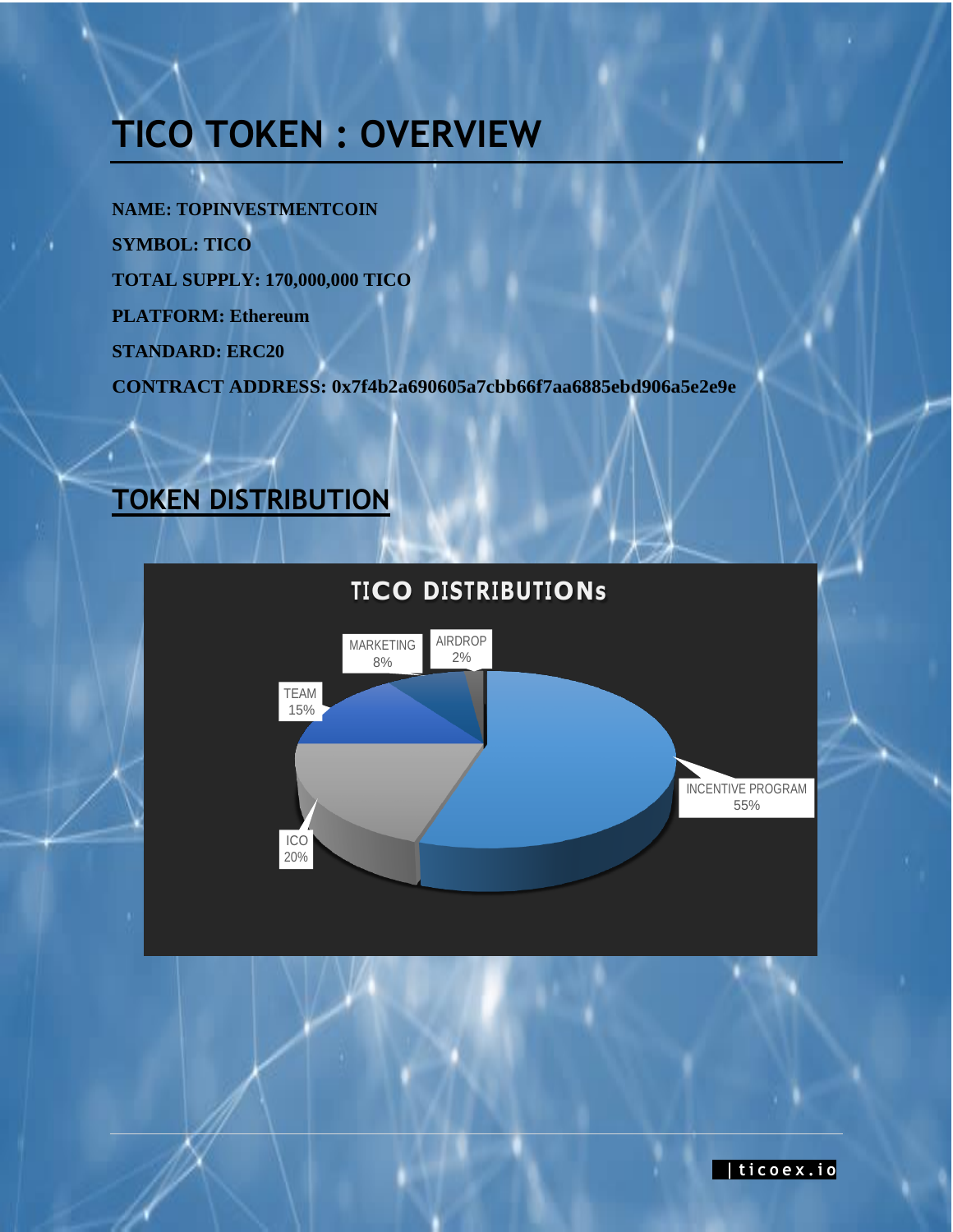### **USES of TICO TOKEN**

<span id="page-7-0"></span>

### **LISTING**

**Any developer that wants to list their coin or token on the exchange will make payment with the TICO exchange token (TICO) after passing through series of screening (KYC/AML) to avoid listing scam coins on the exchange.**

### **INCENTIVE PROGRAM**

**This helps all TICO HODLER to earn more TICOevery month,thisis not available for public use, we only provide this forTICOHODLERS**



#### **TICOSTORE**

**Users with TICO can purchase any available products on TICO store**

## **VISION**

**Topinvestmentcoin (TICO) Aims to be the most safe and comfortable web & mobile decentralized exchange + incentive program for and online store for daily use that meet the needs of traders and investors anytime, anywhere.**